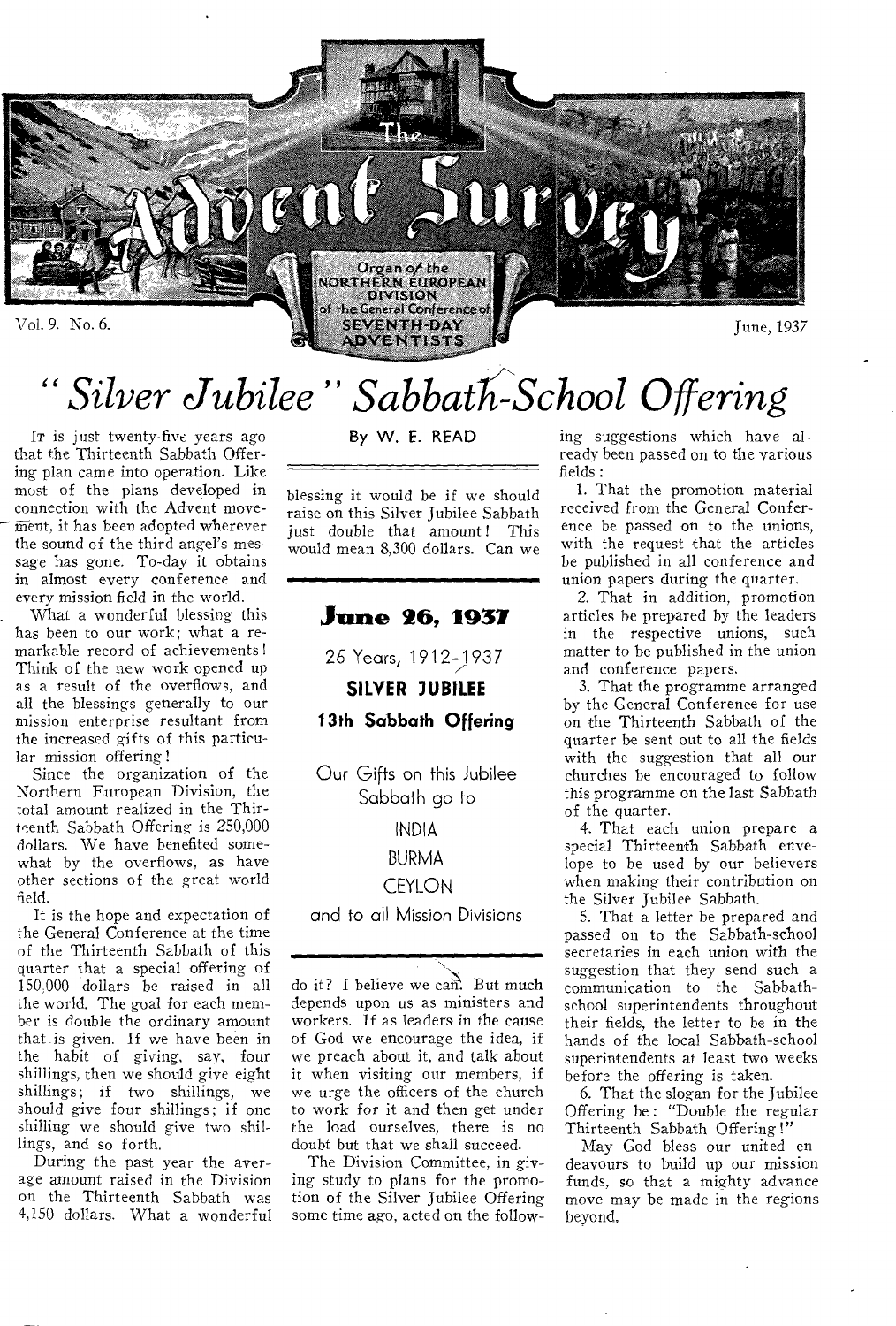## A Visit to Uganda

BY W. T. BARTLETT

MY visit to Uganda was too short. I was able to see many of the churches but in a hurried fashion, usually visiting two in one day. Brother W. H. Branson, of the General Conference, was also paying a flying visit to the East African Union, in the course of which he spent two days in Uganda, and it was arranged that .3rother S. G. Maxwell should bring him with Mrs. Branson and their son to Kampala, and take me back with him to Kenya. That arrangement fixed the limit of my stay in Uganda.

In the Eastern Province two good churches had been raised up. Brother Rye Andersen, with some help from his brethren and native evangelists, had held efforts in Iganga and Kamuli. A number have been baptized in each place, but the interest is keen and spreading far and wide. About fifteen miles away from Kamuli a group of fifteen adherents is calling for an effort in their midst. Some thirty miles away another group has asked for a teacher. Nine miles away twenty people are beginning to keep the Sabbath and are wanting more instruction.

This reponse is proving embarrassing. It is difficult to find means and workers to enter the open doors and help the waiting groups. At Kamuli two couples were expecting me to marry them on the occasion of my visit. In their confidence they had made all arrangements, invited the guests, and prepared the feast. Learning of this made inquiries and ascertained that the church building had not yet been registered for marriage services. Application had been made but the licence had not yet come. Under the circumstances I suggested that they go to the official Registrar, have a civil marriage, and follow this up with a religious service in the church. Never! They would not so shame their new church before the other missions. The only way we could meet their expectation was to marry the two couples at Kereka church, some seventy miles away, which we did the next day. They had no money to travel with, so we must find the fares. Uganda is full of churches and schools and the standard is usually high. We must prepare to spend money more freely than in some fields.

Unfortunately we were late in entering Uganda, and most of the life of our youngest Union has been passed in times of scarcity. Now we must make up the deficiency, and supplement the mission income. They have laid aside good workers lately for lack of means, and are unable to train the remainder as they ought. Now that one of Denmark's best has gone to engage in the educational work, we must rally to his help. It was a great pleasure to travel to East Africa with Emanuel Pedersen and his wife. He put in hard work, studying the language, while on the steamer and will soon master the difficult Luganda. While I was staving in Nairobi for the East African Union committee session, the Pcdersens went on to Kampala. While there he put in many hours of study with some good native help, and his wife went into the dispensary and other features of mission work under the experienced tuition of Sister Muderspach.

At last we went together to Nchwanga, where the school is, 124 miles from Kampala. were delayed in starting and arrived at night time. hut the mission people and scholars gave us a choral welcome that warmed our hearts. The Pedersens' goods had gone on before by lorry. Brother Muderspach and T were able to spend only two days with them. The first day we went to visit a local church about forty miles away, at the end of a narrow, stony way. The Pedersens went with us to get introduced to one of their own churches. Going back we managed to get the car immovably fixed among the stones, with a big rock between the wheels. Fortunately we were not far from the church, and with the help of the men we managed to extricate the car. In the struggle the underpart of the engine got some rough handling and before long Brother Muderspach discovered that the battery was short-circuiting, and the chassis was burning furiously. After putting out the flame, and insulating the cable, we started off again. Another calamity struck us. Our invaluable native translator, Asche Msoke, going into the car put his hand on the frame of the door at the moment the driver was swinging it to with some force. The pain was terrible. Two fingernails were broken and blood flowed from the injured fingers. We bound up his hand and drove back to Nchwanga where we attended to the injury, and told Asche, who was still in great pain, to try and sleep it off. I was to speak at a church meeting in half an hour, and we were wondering what we could do about a translator when, to our surprise, Asche came along and announced that he would translate. You can imagine how proud I was of such a courageous comrade. The translation was as good as ever : it seemed better to me. Asche had little sleep for a few days, but by the time I left the fingers were healing well.

So we initiated Brother Pedersen pretty thoroughly. In the course of our two days he saw a good many of the emergencies and demands that inspire a missionary. The second day we were out in the mission grounds when one of the teachers came up with what would have been a very serious injury if it had happened to a European. He was riding off to a new field when his bicycle slipped, he fell headlong, and his head struck a rock. At first glance, it looked as though he had a large hole in his temple. We sent him off to Sister Pedersen, and when we saw him again, his face was all smiles (and bandages). Unfortunately, Sister Pedersen, looking for suitable remedies among the unassorted bottles of medicine, spilled some carbolic acid on her hand. She washed it off but there was an ugly stain remaining, • and she may lose some of the skin.

Brick-making was going forward at Nchwanga and, with some in structions, we left this industry in charge of Brother Pedersen. In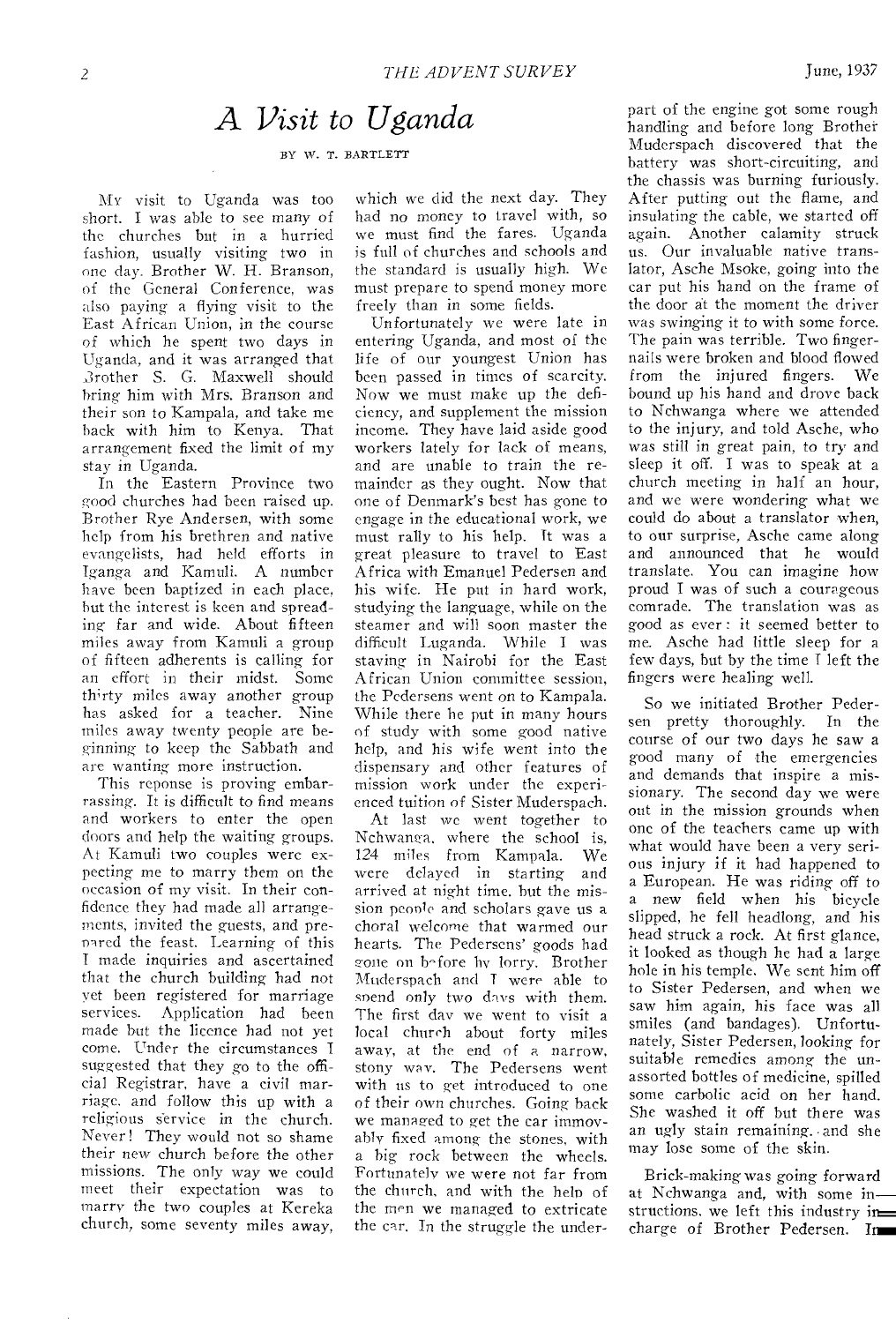the least uninviting of the various muddy pools of the brickfield, Brother Muderspach baptized six people. So we said an exceedingly reluctant good-bye to Nchwanga. More to follow.

# *Traces of God's Truth among the peoples of West Africa*

### BY J. J. HYDE

THAT God's truth was given to all men, or, rather, that it was given to our common father and has spread with the spread of the race, though in a very debased form, is supported by the following.

In the Gold Coast one sometimes sees chickens hopping about on one leg, the other being broken. Chancing to notice several in a rather short space of time, I asked about it. I was told that someone had sinned, and knowing that it was fitting that some suffering should follow, he had broken the leg of the chicken, thereby causing suffering which he hoped would make it unnecessary for himself to suffer.

Vicarious suffering ! But how debased. How used by Satan to his own ends. Because the sinner does not himself suffer, he is careless of the pain suffered by the chicken, and he goes on sinning. He has no horror of sin as the cause of suffering, for he does not suffer, and chickens are plentiful.

But are we not liable to fall into that same attitude, even though we have the pure truth? Does not Paul speak of "crucifying our Lord afresh"? Not having entered into the fellowship of His sufferings, may we not become content, carelessly if not wilfully, to go on sinning, leaving Him to bear the resultant suffering?

Again, the Ashanti people of the Gold Coast speak of God the Creator as "Onyankopong, the God who created the heavens and the earth, upon whom men lean and .do not fall, whose day is Saturday." To-day the custom is not so marked, but even now sacrifices are frequently offered to Nyankopong on Sabbath.

I do not know that they ever rested on the Sabbath, but you will readily see how helpful a starting point this belief provides to the missionary who says : "In the old time your fathers knew the truth of God, but having no written record the words have changed as they have been passed from one generation to another. But I have the Book of God in which that truth has been written from of old, and in which the truth of God is found without change. Your fathers have perhaps done their best to follow God. They have been trying to find Him and to serve Him, but they have been in the dark. Now you will be able to serve Him truly, for in this Book are all His laws and all His promises. One of His laws says Saturday is His day; others say it is wrong to steal, to kill, to commit adultery. These laws you have known from of old. You can see that the knowledge your fathers had of old and the laws of this Book are the same. So now, if you will listen to the words of this Book, you will know how truly to serve God."

And now in Northern Nigeria we find the Hausa people calling Saturday "Assabbat," "Assabbar," "Assabachi," and other variants, in all of which the root "Sabbath" is clearly seen.

Until the time came for this message to be preached in Northern Nigeria, only the New Testament was officially published. All Old Testament portions were the work of individual missionaries or societies and were "unofficial." In all such versions of the Ten Commandments that I have seen, the fourth commandment has been translated beginning, "Ku tuna da ranar hutuwa." (Remember the day of rest.) I have before me a publication on one page of which is given, "Ten Commandments" (Dokoki Goma). Not "The Ten

Commandments." And only in very small type is there any indication that the commands are of any real importance. On the next page there are given "Commandments from the Word of God for Believers." Under this heading there appear twelve "commandments" from the New Testament, such as, "Preach the Word," "Be filled with the Spirit," "Pray without ceasing."

Though all this is right and proper, the desire to avoid embarrassment over the Sabbath law is very apparent. There is one hymn published (a paraphrase of the Ten Commandments).in which the fourth commandment appears as, "Thou shalt do no work on Sunday."

But when God saw that the time was ripe for the preaching of His Sabbath in this country, He provided, through the British and Foreign Bible Society, a full Bible translated under the Society's excellent rule demanding exact translation. In this the fourth commandment commences, "Ku tuna da ranar assabbat, domin a kiyaye ta da tsarki." (Remember Saturday, to keep it holy.) What could be clearer?

There is now no need to labour the point as to which day was mentioned in the commandment. There has only to be a willingness to follow God truly, though all the world does otherwise. Men who have known only the New Testament and the old "unofficial" versions of the Commandments stare amazed at the version contained in the new Bible.

Thus God has preserved in the languages and customs of these heathen peoples witnesses to the truth contained in His Word. May God pour out His convincing and enabling Spirit upon us and them, that we may be able to make the best use of the means He has provided us, and that they may receive grace to obey that which they *see* is the will of God for them.

 $+1111.1+111.1+111.1+111.1+111.1+111.1+111.1+111.1+111.1+111.1+111.1+111.1+111.1+111.1+111.1+111.1+111.1+111.1+111.1+111.1+111.1+111.1+111.1+111.1+111.1+111.1+111.1+111.1+111.1+111.1+111.1+111.1+111.1+111.1+111.1+111.1+11$ PASTOR G. E. NORD, who has spent four months in our West African Mission fields, has returned to the office. He reports a growing interest and enlarged opportunities in our work there.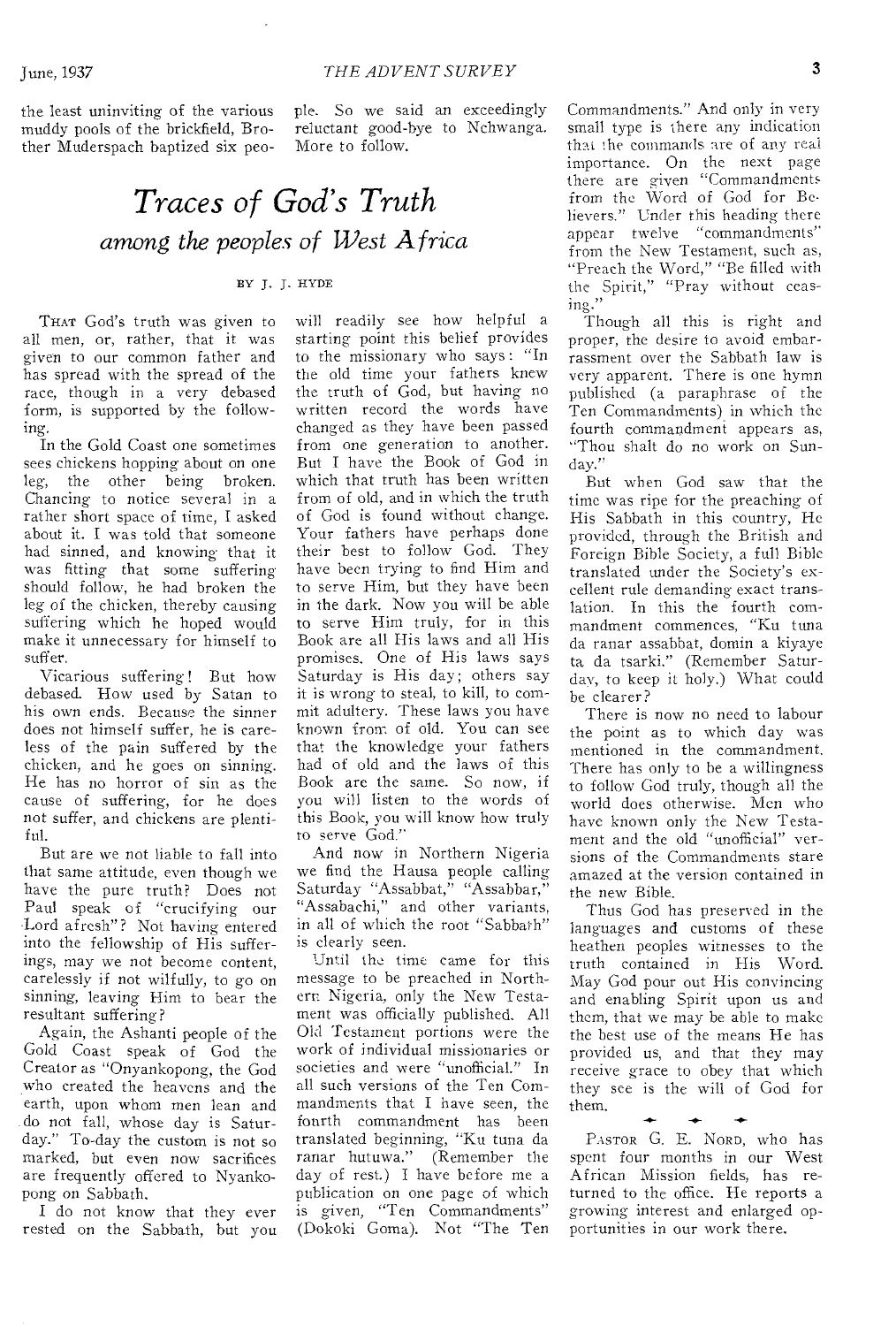# *The Literature Ministry in the East Nordic Union*

#### BY SIGWARD E. JONASSON

THE expression of the psalmist in the one hundred and twentysixth psalm, "The Lord hath done great things for us; whereof we are glad," could truly be used today in connection with the literature ministry in the East Nordic Union. During the year 1936 we had an average of seventy-three colporteurs, with over 100 during the summer months. These brethren were privileged to go out into the field with some splendid new literature. About 12,000 copies of L. H. Christian's book, *A World in Expectancy,* were sold during the year, and over 40,000 copies of G. Gudmundsen's book on Ethiopia. Also during the latter part of the year we published a health paper in Finland, and although there were similar papers published by worldly organizations, ours met with splendid success.

The total value of literature delivered amounted to 293,951.09 Swedish Kroner (£14,500), which is an increase of S.Kr.123,217.89 over the year 1935. The Finland-Swedish Conference showed an increase of 128 per cent, the highest in the Division. The two conferences in Sweden together had a sales increase of 109 per cent.

During the year six colporteur institutes were held in the Union. Brother E. E. Franklin, of the General Conference, paid us a visit at the time of our winter colporteur institute in Sweden. He also visited the school in Finland. Two local field missionary secretaries have had care of the work. One of these, however, closed up his work in August, 1936, in order to study during the winter. Two lady assistants have worked, one of these during the summer only. These secretaries have spent most of their time with the colporteurs in the field. One slept in 140 different beds during the year.

The literature ministry has proved a blessing to other departments in the work. More than half of all the young Adventists

in the Finland-Swedish Conference are attending the missionary school, most of them on scholarships. Of the 120 attending our schools during the winter, twenty-nine earned full scholarships and thirteen half scholarships. Several others earned scholarships though they did not go to the school and use them. In all, fifty-four full and twenty-three half scholarships were earned. Although it is hard to lose so many young and strong workers in the autumn, we know that they will come back better prepared for service, and bring others with them. There are now sixty-three students wanting to go out into the field during the coming summer. This is a gain in new workers of exactly one-third.

The literature ministry has again proved to be a soul-winning agency. In the most northern part of the field some men found one of our books, and therein learned the truth. In the most eastern section a group of sixteen Sabbathkeepers have been found as a result of an Adventist book. During the past few weeks several letters have arrived telling of great interest in a number of places, and asking for ministers to come and finish the work.

For all these blessings from above we heartily thank our dear Lord. The outlook for 1937 is hopeful. Although we had such a great increase during the first few months of 1936, we are, up till now, well ahead of last year. With the power of the Almighty God we are going forward with His message to souls now in darkness. May the Lord richly bless our efforts.

## *The North Swedish Conference*

#### BY K. R. SANDSTROM

THE North Swedish Conference comprises about two-thirds of the area of Sweden, containing a large number of cities and towns, of which Stockholm, the capital, is the largest. The population within our borders is about 3,200,000. In this large territory we have four ordained ministers, four licentiates, five Bible-workers, a n d 1,400 churchmembers. There are still many cities, towns, and villages that have not heard the message, but who are eagerly waiting for preachers to come to them.

This winter all our workers are out in evangelistic work. The president and departmental secretary are not able to hold large efforts, but are engaged in several small ones in churches and groups where our members have created an interest. Reports from almost every place where the message is being preached indicate that large audiences are being deeply touched by the words they hear. Many have already given themselves to God as a result of this winter's work. Brother Anderson, the pastor *in* 

Stockholm, preaches our special truths every Sunday night in our own church, and has also rented a hall in another part of the city, where the interest is very good. He writes: "One sister, recently baptized, tells us that when she saw our advertisement in the newspaper, she seemed to hear a voice saying, 'Go to the Adventkyrkan' (the church of the Advent), but she plainly said, 'No.' After a while, the voice spoke to her again and repeated, 'Go to the Adventkyrkan.' She was then frightened, and said, 'Yes, I will.' She went, and is now a faithful member of the church."

From another part of the field one of the younger workers reports good success. He tells of a music teacher who commenced to keep the Sabbath even before the Sabbath question had come up, and says that several are already asking for baptism, although he has not planned to bring that subject before them for some time.

Our churchmembers love the Lord and the precious message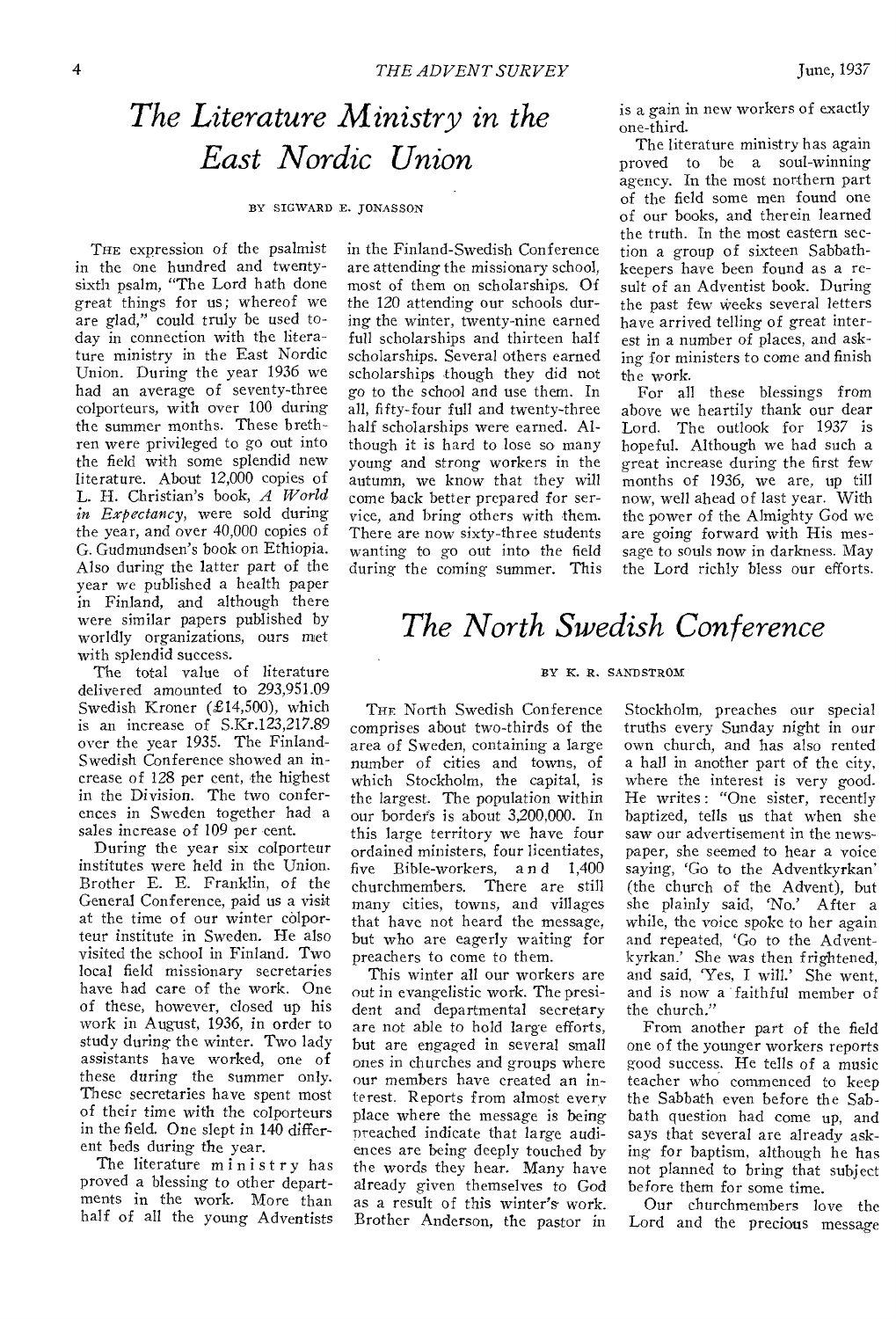that they have accepted. In the Harvest Ingathering Campaign nearly 30,000 Kroner (which is about as many shillings) was collected. The total mission offerings amounted to 58,968 Kroner. The tithe for the year amounted to 73,000 Kroner. The colporteurs sold literature to the sum of 132,288 Kroner, which is away beyond what has been sold during any one year in our field.

### June, 1937 *THE ADVENT SURVEY* <sup>5</sup>

While the children of the world face fearful darkness, and their hearts fail them for fear as they begin to see the things that are coming on the earth, we go toward the glorious light of eternity, happy in the knowledge that the day of final deliverance will soon dawn for the people of God. We would in this distant field of the Northern European Division ask an interest in your prayers.

# *The Forward March of the Advent Message in Finland*

#### BY V. B. KOHTANEN

AT the end of the year 1936 the number of churchmembers in the Finnish Conference was 1,980. During the past winter the work has been conducted in sixteen different places by conference workers and lay preachers. In some of these our brethren have to labour under adverse circumstances and with small publicity, while in others the message creates wider interest. In Karjala especially, which is near the borderline of the Russian Soviet Republic, the message proclaimed for the first time creates quite an excitement among the Greek Catholic peasants. They crowd to the meetings from over a dozen different villages within a radius of ten miles. Of course this enrages the religious leaders of the place, and they have done all they could to forbid the people to come to our meetings. They went so far in their fury in one place that one of our brethren was taken to the police ward and kept there for half a day. But the work continues, and the people keep on coming to the meetings in spite of oppositions. What the results of the work in these places will be is still unknown, but we hope for the best.

We have had some remarkable answers to prayers. In Helsingfors one of our sisters was in a very poor condition of health, having had fever and pain every day for<br>several weeks. The physician The physician could not promise recovery for some time. The Week of Prayer came, and this sister wanted to partake in the meetings, but she was tied to her bed. The Spirit of the Lord began to speak to her, encouraging her to believe that the Lord could heal her if she only believed. With her husband, also a churchmember, she prayed the whole of one night. Throughout the next day her mind was exercised upon the healing power of God. Toward evening she prayed that as she opened her Bible the Lord would give her a text that would show her what she ought to do. The first one she read was a reproach to her unbelief, and the second was the command to "Arise and walk." With fever and pain still in her body, she obeyed, and went to the meeting. While testifying there of her experience, the fever and pain suddenly left her. She has been well, and doing her work ever since.

I could detail even another miraculous experience of how a man suddenly paralysed was healed by prayer the very moment he and his relatives expected that he would die, but my space is limited.

The Lord has blessed us during this past year by giving us the joy of dedicating two new church buildings to the service of God. One of these is in Turku, where we have a church membership of 268, almost 140 of these being added during the past two years. The second of these church buildings is in Viipuri. The population of this city is 20,000, and the church membership 196. The site for the church building was bought four years ago, but we were unable to build until now. It was a great joy to the members to see the brick walls rise higher and higher during the summer and fall. Beside the church, there is in the building one story for rented quarters, to help in the up-keep of the property. The church can seat 374 people, and we hope that by and by the membership will grow large enough to fill it. The offering taken up at the dedication of the latter amounted to over 20,000 Finnish marks in cash and pledges. We pray that both of these churches will be mighty instruments in the hand of God for the furtherance of His work in these cities. We have now four church buildings in all in the whole of Finland. That is indeed a very low number, but we are deeply thankful to the Lord for what He has given to us

## *The Finland Swedish Conference*

#### BY ADOLF BLOMSTEDT

As we entered the new year, 1937, this, the smallest conference in the East Nordic Union, had a membership of 427. Of these twenty-five had been received into the church during 1936. This, however, is the lowest number of baptisms for several years, and is due to a great extent to a decrease in the number of ministerial workers. In spite of this we experienced the biggest Harvest Ingathering Campaign in our history.

During the winter our two ministers have been preaching the message in three places. Besides this, our largest church at Helsingfors has been holding an effort of its own, with several members taking part in the public speaking. There is a fair attendance of interested ones, even though there is keen competition in the city with its many churches and speakers.

In the rural districts on the north-west coast we are finding another good interest this year. In one place we are preaching the message in the Baptist chapel, and in another, our minister is using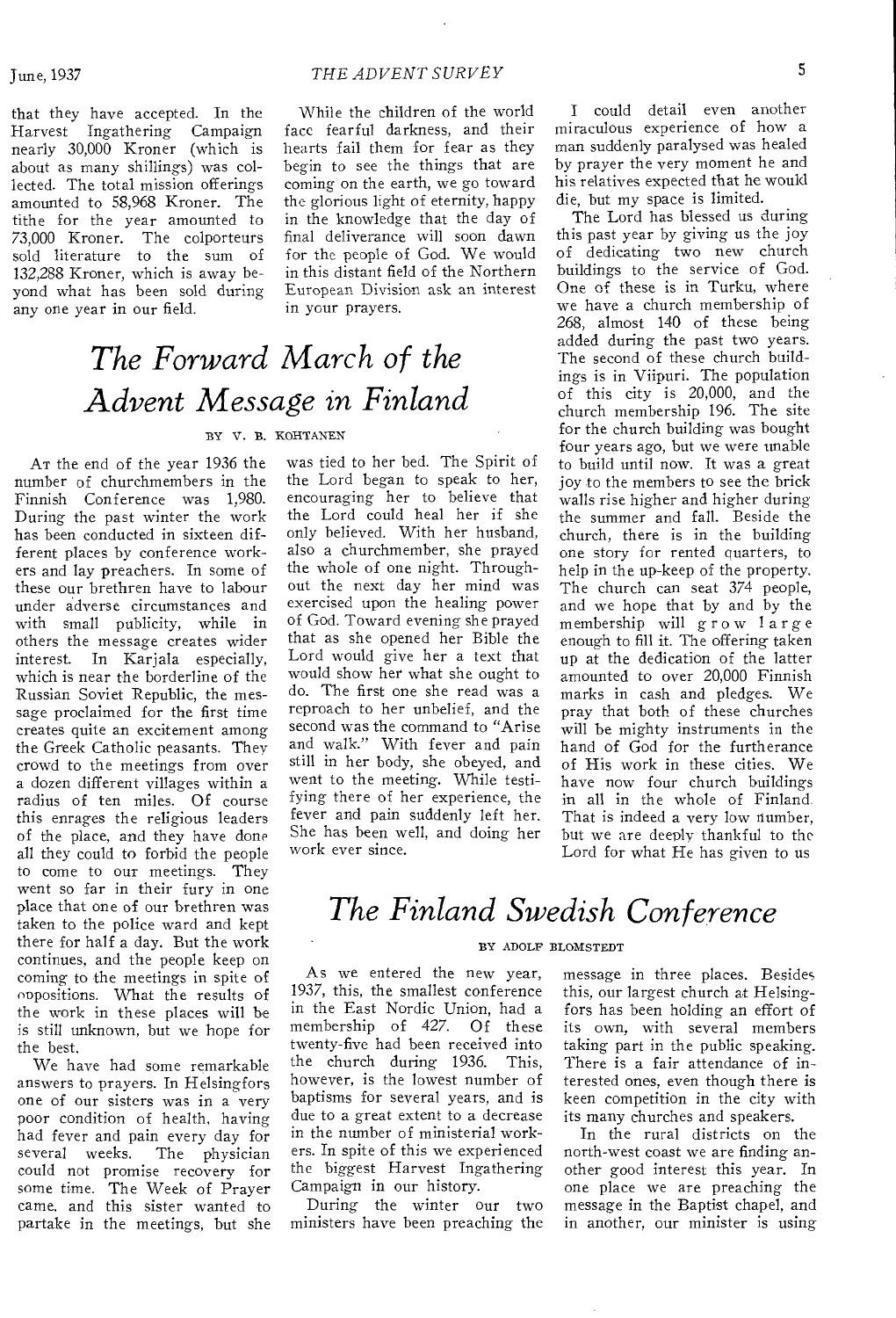Report of the Northern European Division

| Name of Conference<br>or Mission                                                                                                                                                                                             | urches<br>ర్<br>ö<br>ż                                    | and<br>tism<br>Vote<br>۵<br>Ba                              | postasy                                                          | Death                                                                           | ain<br>ق<br>$\tilde{\mathbf{z}}$                                     | ۵<br>⊶<br>Membersh<br>с<br>ω<br>ω<br>ρ,                | ٠<br>š<br>嵩<br>$\bullet$<br>ngel<br>Offici<br>द्भ≅<br>ω               | Colporteurs                                                                                   | £<br>Sabbat<br>chools<br>්<br>ż.            | Membership                                                            | Average<br>Attendance                                                        |    | rithe<br>Lith                                                                            | capita<br>per<br>ithe<br>e                                | Sabbath-School<br>Offerings                                               |                                 | >ฉ<br>Weekl <sub>3</sub>       |
|------------------------------------------------------------------------------------------------------------------------------------------------------------------------------------------------------------------------------|-----------------------------------------------------------|-------------------------------------------------------------|------------------------------------------------------------------|---------------------------------------------------------------------------------|----------------------------------------------------------------------|--------------------------------------------------------|-----------------------------------------------------------------------|-----------------------------------------------------------------------------------------------|---------------------------------------------|-----------------------------------------------------------------------|------------------------------------------------------------------------------|----|------------------------------------------------------------------------------------------|-----------------------------------------------------------|---------------------------------------------------------------------------|---------------------------------|--------------------------------|
|                                                                                                                                                                                                                              | $\mathbf 2$                                               | 3                                                           | 4                                                                | 5                                                                               | 6                                                                    | 7                                                      | 8                                                                     | 9                                                                                             | 10                                          | 11                                                                    | 12                                                                           |    | 13                                                                                       | 14                                                        | 15                                                                        |                                 | 16                             |
| Division<br>N. E.<br>Baltic Union<br>British<br><br>E.Nordic"<br>Polish<br>.<br>.<br>W.Nordic"<br>.                                                                                                                          | $\cdots$<br>117<br>82<br>97<br>148<br>137<br>5            | $\cdots$<br>14<br>55<br>10<br>19<br>26                      | $\cdots$<br>40<br>32<br>54<br>46<br>44                           | $\cdots$<br>6<br>32<br>15<br>10<br>29                                           | $\cdots$<br>$-32$<br>$-13$<br>$-53$<br>$-40$<br>$-30$                | <br>5.474<br>5.512<br>4.954<br>3.295<br>6,819          | 15<br>62<br>115<br>64<br>53<br>62                                     | $\cdots$<br>29<br>64<br>65<br>49<br>63                                                        | $\cdots$<br>150<br>154<br>180<br>162<br>178 | <br>5,492<br>5,596<br>4,348<br>4,151<br>5,882                         | $\cdot$ $\cdot$ $\cdot$ $\cdot$<br>4,010<br>3.978<br>3,184<br>3,006<br>4,876 | 8  | . <i>. .</i><br>2,499.90<br>33.417.60<br>14, 174, 50<br>2,364.70<br>21,713.60            | <br>0.04<br>0.49<br>0.23<br>0.06<br>0.25                  | 570.46<br>6,399.93<br>3,056.87<br>578.59<br>4,721.04                      |                                 | .<br>.<br><br>0.65<br><br>4.76 |
| Union Tis. 1st qtr. 1937                                                                                                                                                                                                     | 581                                                       | 124                                                         | 216                                                              | 92                                                                              | $-168$                                                               | 26,054                                                 | 371                                                                   | 270                                                                                           | 824                                         | 25,469                                                                | 19,054                                                                       | 8  | 74,170.30                                                                                | 0.23                                                      | 15,326.89                                                                 |                                 | 5.41                           |
| E. Afr'n Union Miss. 6<br>Ethiopian<br>$^{4+}$<br>Gold Coast<br>46<br>Nigerian<br>$\bullet\bullet$<br>10<br>Upper Nile<br>$\cdots$<br>French Equa.<br>11<br>$\bullet\bullet$<br>Liberian<br>$\epsilon$<br>13<br>Sierra Leone | 32<br>3<br>$\cdots$<br>12<br>$\boldsymbol{2}$<br>ā.<br>57 | 97<br>$\cdots$<br>23<br>6<br>13<br>$\cdots$<br>$\cdots$<br> | 31<br><br>$\overline{5}$<br>$\cdots$<br>$\cdots$<br>$\cdots$<br> | 8<br><br>$\overline{\bf 4}$<br>$\cdots$<br>$\cdots$<br>$\cdots$<br><br>$\cdots$ | 54<br>$\ddotsc$<br>14<br>6<br>12<br>$\cdots$<br>$\cdots$<br>$\cdots$ | 4,532<br>321<br>824<br>1,746<br>268<br>13<br>44<br>365 | $225*$<br>$56*$<br>$45*$<br>$110*$<br>$26*$<br>$7^*$<br>$7*$<br>$26*$ | $4*$<br>$\cdots$<br>$\mathbf{I}^*$<br>$6*$<br>$\bar{5}^*$<br>$\cdots$<br>$\cdots$<br>$\cdots$ | 189<br>9<br>60<br>133<br>21<br>12<br>29     | 13,901<br>418<br>3,707<br>10.906<br>621<br>73<br>211<br>494<br>31,331 | 12,330<br>358<br>2,319<br>9,371<br>478<br>96<br>312<br>1.161<br>26,425       | S. | 1,148.30<br>.<br>1,257.00<br>848.20<br>181.20<br>57.80<br><br><br>. <b>.</b><br>3,492.50 | 0.02<br>.<br>0.15<br>0.04<br>0.09<br>0.37<br><br><br>0.04 | 1,051.13<br>N<br>285.49<br>492.40<br>60.73<br>20.45<br>N<br>N<br>1,910.20 | $\Omega$<br>$\circ$<br>$\Omega$ | <br>. <b>.</b> .<br><br><br>   |
| Mis's Tls. 4th gtr. 1936                                                                                                                                                                                                     |                                                           | 139                                                         | 37                                                               | 12                                                                              | 86                                                                   | 8,113                                                  | $502*$                                                                | $16*$                                                                                         | 454                                         |                                                                       |                                                                              |    |                                                                                          |                                                           |                                                                           |                                 | 5.41                           |
| Grand Tis. 1st gtr. 1937                                                                                                                                                                                                     | 633                                                       | 233                                                         | 253                                                              | 104                                                                             | $-82$                                                                | 34,167                                                 | 873                                                                   | 235                                                                                           | 1,278                                       | 56,800                                                                | 45,479                                                                       | 8  | 77,662.80                                                                                | 0.19                                                      | 17.237 09                                                                 |                                 |                                |

\*Includes native workers not previously reported

the Congregational church, contrary to the will of the local minister, but by permission and even request of the church board. Both these houses of worship have been filled to overflowing with eager listeners. One of the members of the Baptist church, expressing her astonishment at the crowds, said: "We haven't seen a man inside this church for two years." A week after New Year that church held a public meeting as a part of its revival campaign, and there were just seven people present-all members of the church. In the evening our young minister had the church crowded as he spoke on "The True Christian Faith," The waves of opposition are now running high in these communities, but our trust is in God and in the power of His truth.

In Abo, Finland, the cultural cradle of Finland, we find the sophisticated hearts and heads of learning hard soil for the seeds of truth to penetrate. From the Swedish university in the city there proceeds an overwhelming wave of so-called idealistic modern religion, and it succeeds in holding the people. Last year, however, eleven souls were baptized here. This year the opposition has tightened its grip. After only six meetings we were turned out of our meeting-hall. This has affected our attendance. An effort to start meetings in a near-by town failed, because we were refused a meeting-place. Nevertheless, there are here in the city a number of people who give promise of becoming obedient to the faith.

Often during the past years God has worked "in a mysterious way His wonders to perform." In 1935 a lady dreamed that her husband, then serving as first mate aboard an American freighter, fell sick, and later died. A couple of weeks later she received word from New York that this was true. By certain intrigues, this man's money was withheld from the widow. This also she saw in her dream. As she was now alone in the world with her daughter, she began to worry, but at New Year's time she received one of our advertisements in which the first subject was en-"When Dreams titled: Come True." This was just what she was interested in, and she came. From then on she never missed a meeting. She gave her heart to God and became fully convinced that the Lord would see that she received what her husband had left her. Last summer she was baptized. Two months later she came to the service bringing an envelope containing nearly 10,000 Finnish marks tithe on the money she had just received.

At present the conference feels a great need of more workers. Especially should we have a minister for the many islands of our field. Here in the largest archipelago in the world many books have been

sold in years past. In those days we had our own sailing cutter as a means of getting about from island to island. Now communications are somewhat better. Of late, a good share of our Harvest Ingathering money has been received from these islands, but there has as yet been no ingathering of souls. Throughout this island field there are only half a dozen scattered believers.

Another of our needs is that of a sanitarium. Already a fair sum has been collected and set apart for this purpose, but much needs yet to be done before our project can be started. We ask an interest in the prayers of the SURVEY family. that God may grant us the men and the means to reach the people of this field with the everlasting Gospel, making ready a people even here for His glorious appearing!

THIS summer, in July, there is to be held in England a Presidents' Council at which time all the Union and local conference presidents in the Division will meet to consider the interests of our work as it affects our conference leaders. This will be an important meeting, and should mean much to the work in the Northern European Division.

"Gop will not do for us what He means us to do for ourselves. He will not take from us the necessity for making an effort."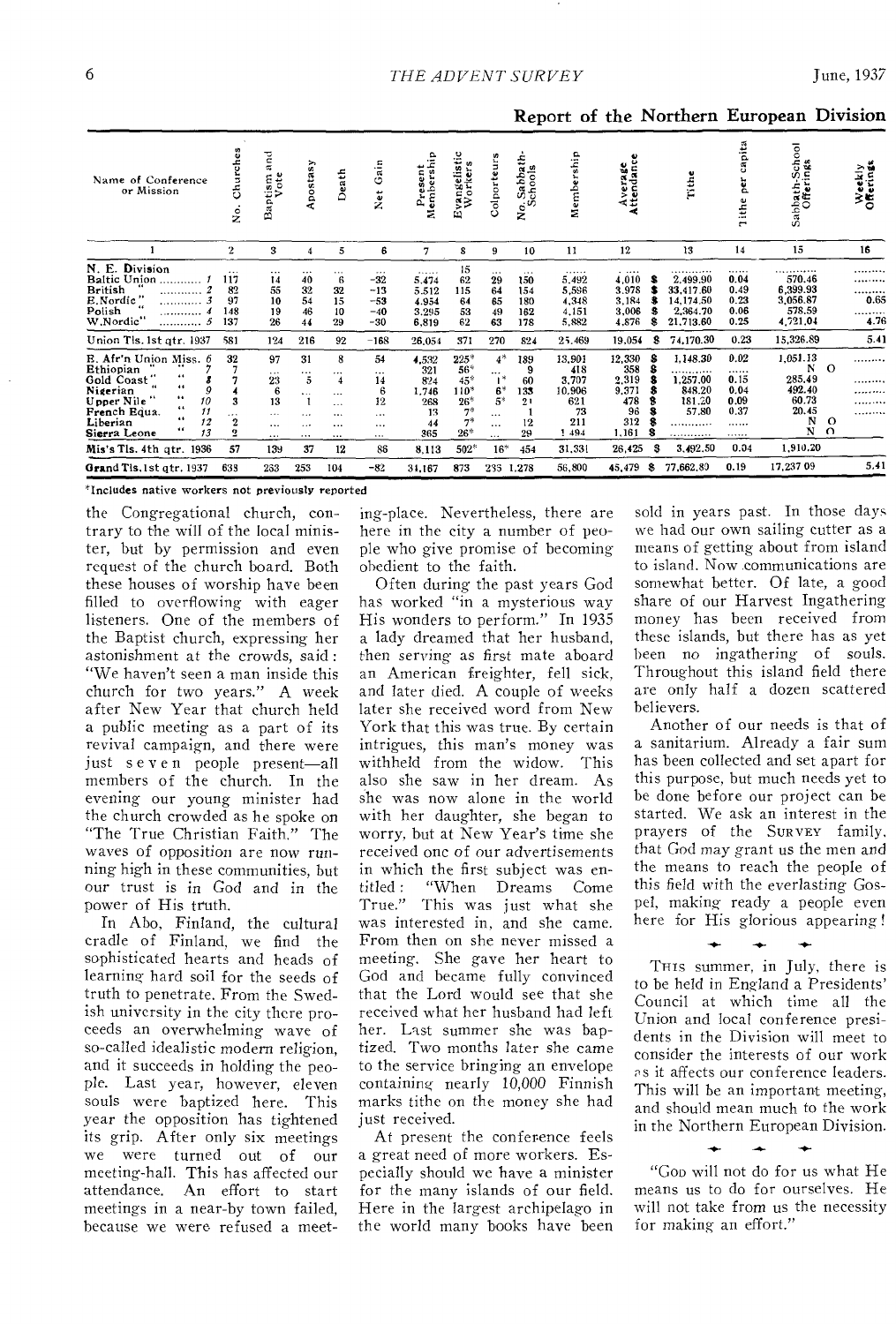| Harvest<br>Ingathering                                                  |                        | Annual<br>Offering                                                                                                          | Miscellaneou <b>s</b><br>Offerings   | Week of<br>Sacrifice                     | People's<br><b>Young Peopi</b><br>Offerings   | Big Week                                         | Offerings<br>Total                                                                 | Offerings<br>capita<br>per<br>Total                         | č<br>$\mathbf{c}$<br>$\mathbf{v}$<br>Percentage<br>Offerings<br>Tithe | Total Contribu-<br>tions for Home<br>Missionary<br>Work | Total Contribu-<br>tions for Local<br>Church Work                                                   | Sales<br>Colporteur                                             |                                 |
|-------------------------------------------------------------------------|------------------------|-----------------------------------------------------------------------------------------------------------------------------|--------------------------------------|------------------------------------------|-----------------------------------------------|--------------------------------------------------|------------------------------------------------------------------------------------|-------------------------------------------------------------|-----------------------------------------------------------------------|---------------------------------------------------------|-----------------------------------------------------------------------------------------------------|-----------------------------------------------------------------|---------------------------------|
| 17                                                                      |                        | 18                                                                                                                          | 19                                   | 20                                       | 21                                            | 22                                               | 23                                                                                 | 24                                                          | 25                                                                    | 26                                                      | 27                                                                                                  | 28                                                              |                                 |
| <br>62.01<br>202.55<br>141.37<br>17.22<br>403,73                        |                        | <br>16.94<br>50.81<br>155.33<br>8.37<br>128.45                                                                              | <br>.<br>9.74<br>259.10<br>10.11<br> | <br>11.18<br>94.84<br>33.70<br><br>93.98 | <br>7.65<br>206.75<br>241.83<br>5.86<br>57.40 | <br>1.18<br>56.69<br>2.406.90<br>207.35<br>20.34 | <br>669.42<br>7,021.31<br>6.295.75<br>827.50<br>5,429.70                           | <br>0.01<br>0.10<br>0.10<br>0.02<br>0.05                    | <br>26.8<br>21.0<br>44.4<br>35.0<br>25.0                              | <br>31.90<br>205.80<br>1,987.40<br>51.15<br>1,245.38    | <br>508.73<br>4,499.76<br>1,343.75<br>86.60<br>2,042.28                                             | <br>2,329.76<br>15,878.86<br>13,212.58<br>1,438.41<br>20,821.38 |                                 |
| 826.88                                                                  |                        | 359.90                                                                                                                      | 278.95                               | 233.70                                   | 519.49                                        | 2,692.46                                         | 20,243.68                                                                          | 0.05                                                        | 27.3                                                                  | 3.521.63                                                | 8.481.12                                                                                            | 53.680.99                                                       |                                 |
| 1,314.60<br>R<br>1,805.23<br>1,379.95<br>63.25<br><br>R<br>$\mathbb{R}$ | R<br>Ε<br>$\mathbf{B}$ | 315,80<br>P<br>R<br>$\bullet$<br>5.52<br>31.74<br>82.91<br>7.00<br>Ρ<br>R<br>$\mathbf o$<br>P<br>$\overline{R}$<br>$\Omega$ | <br>т<br><br><br><br><br>т<br>T      | <br><br><br>108 26<br><br>38.94<br><br>  | <br><br><br><br><br><br><br>                  | <br><br><br>0.24<br>.<br><br>*********<br>       | 2,681.53<br><br>2,096.24<br>2 012.59<br>206 89<br>66,39<br><br>******** <b>***</b> | 0.06<br><br>0.26<br>0.11<br>0.10<br>0.43<br><br>1.1.1.1.1.1 | 233.5<br><br>166.8<br>237.3<br>114.2<br>114.9<br><br>                 | <br><b></b><br><br><br><br><br><br>                     | . <u>. .</u> <b>.</b><br><br>. <del>.</del> <b>.</b> .<br>. <b>.</b> .<br><br>************<br>.<br> | 143.66<br><br>672.51<br>1,014.46<br>84.72<br><br><br>           | 16<br>$\mathcal{I}$<br>12<br>13 |
| 4,563.03                                                                |                        | 442.97                                                                                                                      |                                      | 147.20                                   |                                               | 0.24                                             | 7.053.64                                                                           | 0.08                                                        | 202.3                                                                 |                                                         | <b></b>                                                                                             | 1.915.35                                                        |                                 |
| 5.339.91                                                                |                        | 802.87                                                                                                                      | 278.95                               | 330.90                                   | 519.49                                        | 2,692.70                                         | 27,307.32                                                                          | 0.07                                                        | 35,2                                                                  | 3,521.63                                                | 8.431.12                                                                                            | 55,596.34                                                       |                                 |

### for the Quarter Ended March 31, 1937

June, 1937

## Medical Work in the East Nordic Union

BY DR. V. SUCKSDORFF

THE Nordic field holds a very unique position in Europe when it comes to the health and medical work of our denomination. We doubt if there are any other countries in Europe that have so many sanitariums and clinics as we have in Scandinavia. All these institutions, too, have won the complete confidence of the people.

In the East Nordic Union field, with a population of about ten million people, we have two sanitariums that operate all the year through, two more that operate as summer sanitariums, and two physical institutes, one in each of the capitals of Finland and Sweden. Besides these, there are about sixteen to eighteen privately owned institutes or clinics here and there. The gross income in 1936 from all the denominationally owned health institutions totalled  $Kr.704,600$  $(E35,250)$ . Back of this large sum lies the diligent and faithful service of many brethren and sisters.

The Hultafors Sanitarium is responsible for nearly half of what is being accomplished in the Union in this line of endeavour. During the ten years of its existence it has shown a remarkable development. It surely is one of the most popular health resorts in Sweden. Any sanitarium in the world could well be proud of such progress.

Our medical work is going steadily forward. Plans for extension are on the way. The Finland-Swedish Conference is doing all within its power to establish a sanitarium in Finland that will be open all the year through. The prospects for such are good. During the time that the writer served as medical director at the summer sanitarium operated at the mission school in Finland, he observed that so many applications for rooms were received that several hundred had to be turned away. The people of Finland believe in the kind of treatments we give, and the vegetarian diet also has many friends. The field is prepared. It is for us to step in and occupy it, even as we are told in the Spirit of prophecy.

The Union has made progress also along the line of health literature. We have been publishing a monthly health journal in Sweden for the past ten years. At the beginning of this year we began one in Finland, and already have an<br>edition of 7,000. On the front cover of the January issue we were able to publish the picture of the president of the Finland Republic. with his own autographed New

Year's wish of good health to the people of Finland.

 $\bar{\mathrm{W}}$ e have been able to enlist as contributors to the health journal in Finland two professors in medicine, and a number of renowned physicians and specialists. It has been a real pleasure to observe how well and honourably they have presented the health principles that we as a people stand for.

When I think of expressions of appreciation uttered by patients in our institutions, my heart is cheered. A business director once said: "I never used to believe in Christianity, but what I have witnessed here at the Sanitarium makes me feel that there is something in it, after all." Others speak of the sweet and powerful spirit that prevails in our institutions. And the best of it all is that there are people who find God while they are with us. How true are the words of the servant of God which declare that the medical work, when rightly performed, will serve as an opening wedge and will lead the way for other truths into the hearts.

The Aduent Surueu Organ of<br>The Northern European Division of<br>the General Conference of S.D.A. Editor: W. T. Bartlett Published monthly on the 25th day of<br>the month Price 2/6 per annum.<br>Subscriptions to be sent to the Divi-<br>sion Office, 41 Hazel Gardens, Edg-<br>ware, Middlesex, England